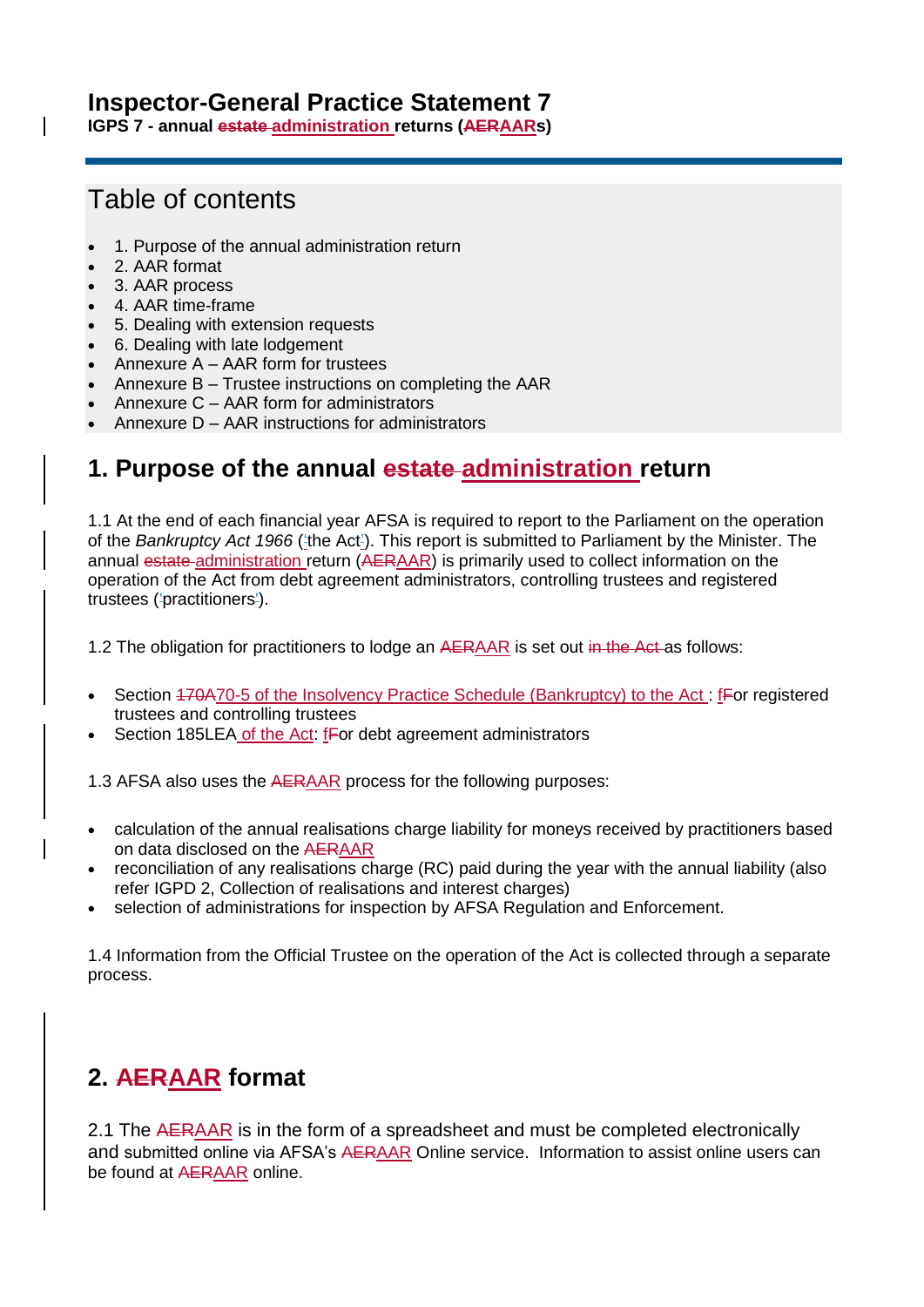2.2 The AERAAR form for 'debt agreements' is different to the form for 'other insolvency administrations' as the data set required is different. Examples are shown in the annexure.

2.3 Practitioners can obtain their AERAAR from AFSA's AERAAR Online-. Alternatively, to minimise data entry effort practitioners may configure their systems to export the required AERAAR data to a compliant format AERAAR. If a trustee is also an administrator, they are required to complete two AERAAR forms – one for their debt agreements and the other for their administrations as trustee under the Act.

2.4 An AERAAR obtained from AERAAR Online will be auto-populated with the following details:

- names of the administrations managed by the administrator/primary trustee during the AERAAR period
- opening bank balances, previously deferred Realisations or Interest Charge of each of those administrations
- finalisation dates of those matters that were finalised during the year
- most recently lodged AERAAR data for the administration, if there has already been a lodgement during the AERAAR period

2.5 An AERAAR must contain the acceptable column and heading layout and be in an **xls** and **xlsx** file extension. Additional columns may be added and will not affect the AERAAR submission.

2.6 An AERAAR form may be submitted with one administration or thousands of administrations. Multiple submissions of AERAAR forms are allowed.

2.7 When an AERAAR is submitted online any errors or discrepancies found with the AERAAR data will be displayed. Trustees and administrators must ensure administrations with AERAAR data issues are corrected and AERAAR data resubmitted before the deadline date.

2.8 An AERAAR form may be submitted at any time, including updating previous AERAAR submissions for an administration. The last successful lodgement will be used.

2.9 Amendments may be made to AERAAR lodgements from previous AERAAR Periods to correct any mistakes. For example, if an opening balance for an administration is different on a later AERAAR the closing balance on the earlier AERAAR can and should be amended.

3.0 The due date for AERAARs to be lodged by practitioners is within 35-25 business days after the end of the financial year<sup>1</sup>, that is by the fourth of August.

# <span id="page-1-0"></span>**3. AERAAR process**

1

3.1 There are essentially three steps in the AERAAR process:

- 1. Obtaining the AERAAR forms. Practitioners can log in to AERAAR Online to obtain an AERAAR for a full or partial year (based on AERAAR lodgement status, administration type or a single administration number)
- 2. Submitting AERAAR forms. AERAAR forms are required to be completed and submitted via AERAAR Online before the due date. A series of checks are performed upon submission of AERAAR forms to ensure data integrity. Practitioners must ensure any errors identified are corrected and AERAAR forms resubmitted before the due date.

<sup>1</sup> Paragraph 70-5(3)(b) of Insolvency Practice Schedule (Bankruptcy) to the Act.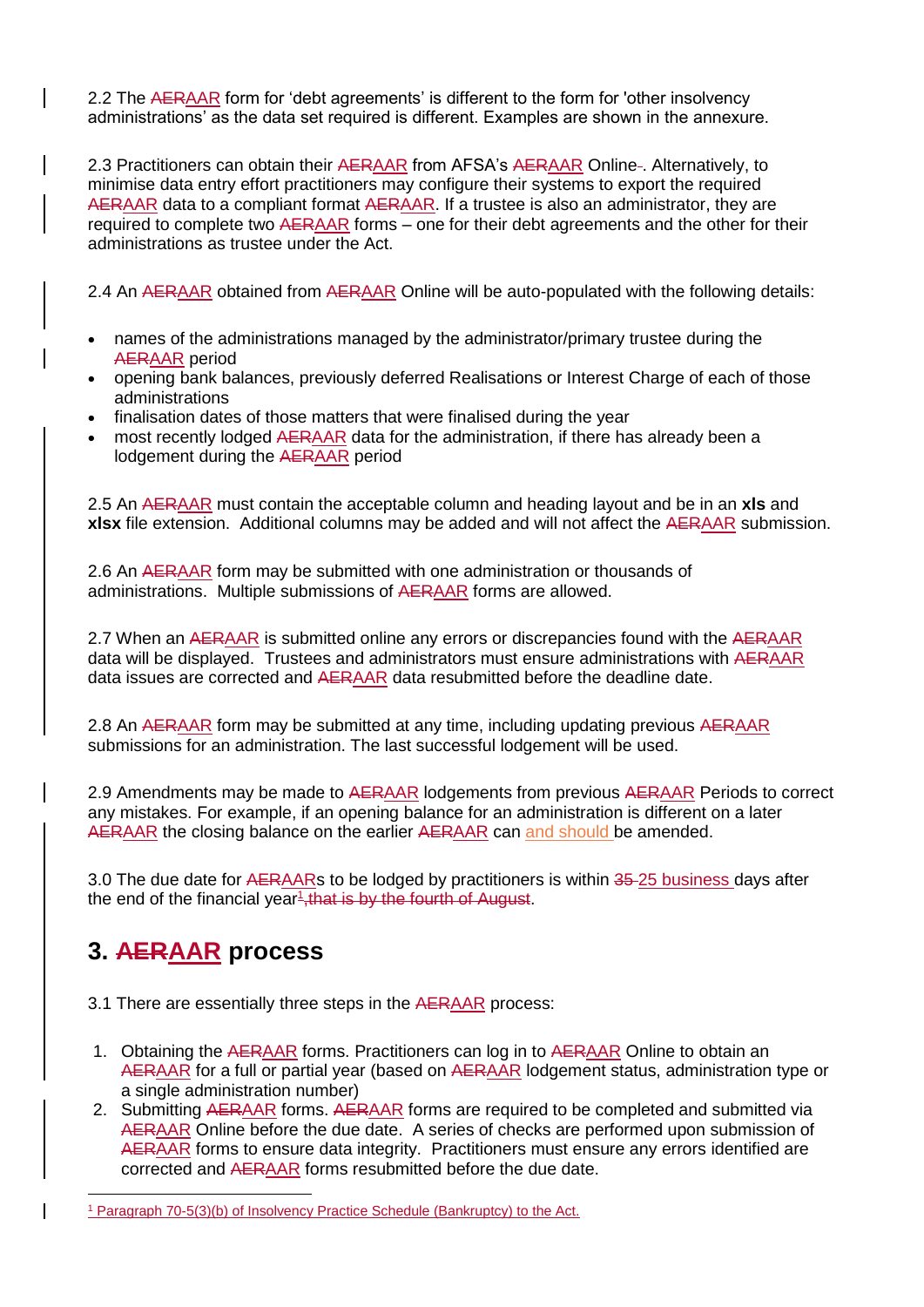3. Realisations and interest charge reconciliation. A Realisations Charge and Interest Charge liability for each trustee or administrator is determined from submitted AERAAR form. Payments of Realisations and Interest Charge made by the practitioner throughout the year are applied to the liability. Any underpayment must be paid before the due date.

# <span id="page-2-0"></span>**4. AERAAR time-frame**

4.1 The AERAAR process is designed to fit in with annual reporting requirements of government. It is a time critical process and needs to be managed to meet staff, stakeholder and government expectations. General time-frames for each of the three steps are:

| Week                          | Event                                                                             |
|-------------------------------|-----------------------------------------------------------------------------------|
| <b>July (first</b>            | Practitioners can obtain their AERAAR listing their full year required lodgements |
| week)                         | from AERAAR Online                                                                |
| <b>August (first</b><br>week) | Practitioners must submit completed AERAARs to AERAAR Online                      |
| <b>August (third</b>          | Complete AERAAR data processing for annual reports and complete RC                |
| week)                         | underpayment/overpayment reconciliations                                          |

4.2 Practitioners are issued reminders in the weeks preceding the due date for lodgement, on 4 August.

# <span id="page-2-1"></span>**5. Dealing with extension requests**

5.1 Given the tight time-frames for government reporting, extensions of time for lodgement of AERAARs are granted in limited circumstances. The process has been designed to allow practitioners a five-week period in which to complete and lodge their AERAARs.

5.2 There may be special circumstances (for example: temporary loss of records due to system problems) where an administrator or trustee may not be able to comply with the four-week timeframe. Under these circumstances an extension of time may be granted upon written application to the Inspector- General. Such applications should be forwarded to [Regulation and Enforcement](mailto:regulation@afsa.gov.au) for consideration.

# <span id="page-2-2"></span>**6. Dealing with late lodgement**

1

6.1 Practitioners are required by law to lodge an AERAAR for each administration (refer sections 170A and 185LEA of the Act). A practitioner who fails to lodge an AERAAR on time is subject to a penalty under the Act, by 4 August, commits an offence5 penalty units<sup>2</sup>.

6.2 The failure to provide this information can have an adverse impact on the credibility of the insolvency system.

6.3 In the first instance, after the passing of the lodgement date, contact will be made by Regulation and Enforcement with the practitioner to enquire about the non-lodgement.

<sup>&</sup>lt;sup>2</sup> A debt agreement administrator commits an offence of strict liability with a penalty of 5 penalty units (or 1 penalty unit infringement notice) under section 185LEA (subsection 277B(2) Item 12) of the Act. A registered trustee who must pay a late lodgement fee by way of penalty under subsection 70-5(4) of the Insolvency Practice Schedule (Bankruptcy) to the Act.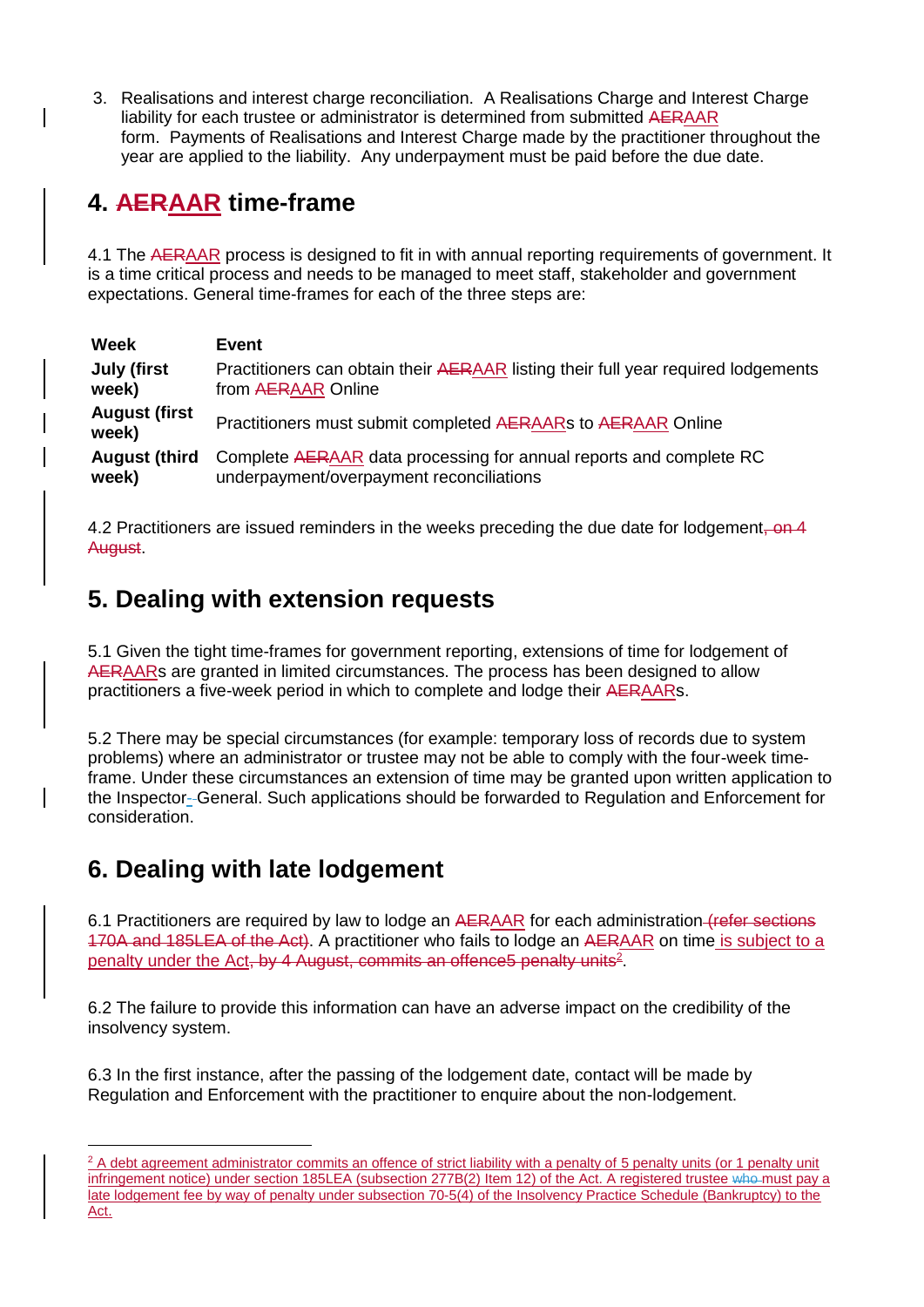# <span id="page-3-0"></span>**Annexure A – AERAAR form for trustees**

For Annual estate administration return spreadsheets for trustees see AERAAR Online.

# **Annexure B – Trustee instructions on completing the AERAAR**

# **Important note:**

1. For every administration reported on the AERAAR each column, except Finalisation Date and Comments, must contain a value (for example: \$0.00 or the actual value).

2. When the AERAAR form has been obtained from AERAAR Online, columns marked with '\*' are auto-populated or calculated.

# 3. **Minimum trustee remuneration pursuant tounder former section 161B**

Where a practitioner has received a payment from the debtor pursuant tounder former section 161B of the Act, for a bankruptcy administration that commenced prior to before 1 December 2010, then that receipt need not be brought into account in the estate and should not be included in any of the columns in the AERAAR. No realisations charge is payable on that receipt.

# 4. **Section 188 authorities and PIAs**

Where a practitioner was a controlling trustee for a section 188 authority which later became a PIA during the same financial year, there will be two entries in the AERAAR. Any third party funds held in trust pending the outcome of a PIA proposal need not be brought in to account in the section 188 administration except for the amount of costs and fees that are received by the practitioner in the capacity as controlling trustee.

Financial transactions (if any) that occurred during the controlling trustee period should be entered against the section 188 administration and financial transactions that occurred under the PIA need to be entered under the PIA administration. Receipts under a section 188 or a PIA should be reported at column 16 as 'Other Receipts' if it attracts the realisations charge or column 19 "Other Receipts" if that receipt does not attract the realisations charge. Any funds transferred from the section 188 administration in to a PIA administration should be reported using columns 10 and 34.

This will ensure that the realisations charge is only levied once on the same funds.

# 5. **Administrations with more than one estate**

Where there is more than one estate in an administration (eg a joint bankruptcy with the husband's estate, wife's estate and a joint estate), there is only one entry in the AERAAR for the administration. If there were transactions in each of the estates, the practitioner must add the information from the separate estates and insert the combined estate totals against the single administration.

# 6. **Administrations with joint trustees**

Where there are joint trustees in administration, the administration will only appear in the AERAAR of the trustee who is the primary trustee and the primary trustee should file the lodgement. The other trustee (ie the secondary trustee) will not see this administration and should not request it from AFSA.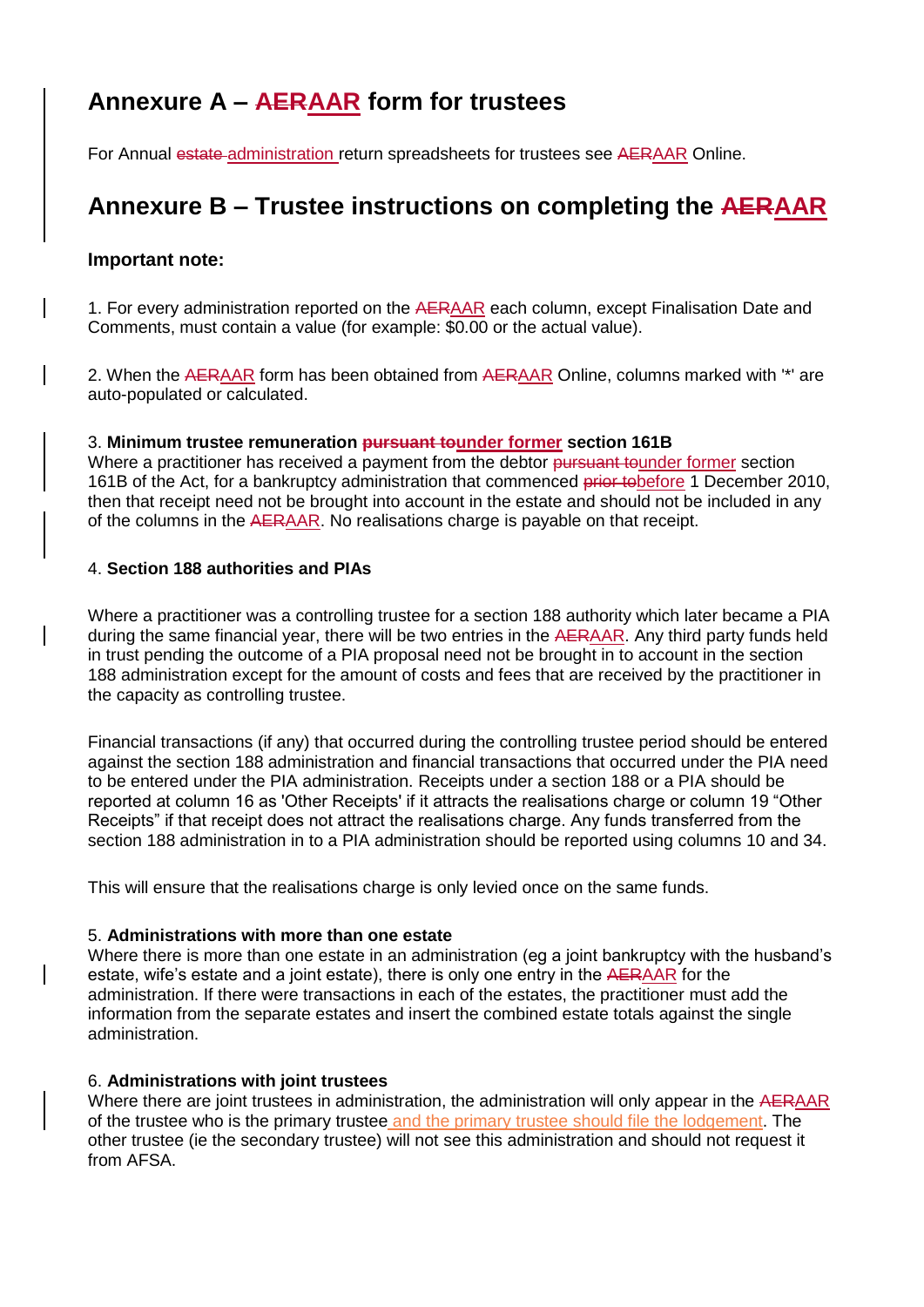#### 7. **Missing or extra administrations**

If there are administrations missing from the AERAAR or administrations that the practitioner is not responsible for, the practitioner should advise AFSA.

# **Practitioners should contact AFSA immediately if they believe any of the data that is autopopulated in your AERAAR form is incorrect.**

**\*Row 1**

# **AERAAR period**

This cell is pre-filled with the AERAAR financial year period for the administrations the practitioner will be submitting AERAAR data for. When an AERAAR form is submitted the year must match the online selected AERAAR period.

# **Practitioner number**

This cell is pre-filled with the practitioner registration number for the administrations the practitioner will be submitting AERAAR data for. When an AERAAR form is submitted the practitioner registration number must match the online selected practitioner registration number.

# **AERAAR rate**

This cell is pre-filled with the applicable realisations charge rate for the AERAAR financial year period the practitioner will be submitting AERAAR data for. - This is used for the automatic calculation of realisations charge due for an administration.

# \***Columns 1-7 – Administration details**

These columns are pre-filled with details of administrations that were active at any time during the financial year and the practitioner was the primary trustee at any time during the financial year as per AFSA's records.

# **\*Column 8 – Opening balance**

The column is pre-filled with the closing balance reported for the administration in the practitioners previous AERAAR.

Note 1: Opening balances will not pre-fill for the 2014-/15 AERAAR period.

# **Column 9 – Funds transferred from another practitioner**

Where an administration has been transferred to a practitioner along with funds held in the estate, the amount received needs to be inserted here. AFSA may cross reference this entry with funds transferred out by the other trustee.

# **Column 10 – Gross sale price of assets**

Where a practitioner has sold assets in a bankruptcy or Part XI administration, the gross asset value should be reported here.

Example: A practitioner sold a house property for \$500,000 and after the deduction of agent's commission/settlement fees of \$20,000, outstanding water/council rates of \$5000 and mortgage of \$400,000, you received a net amount of \$75,000 in the estate. The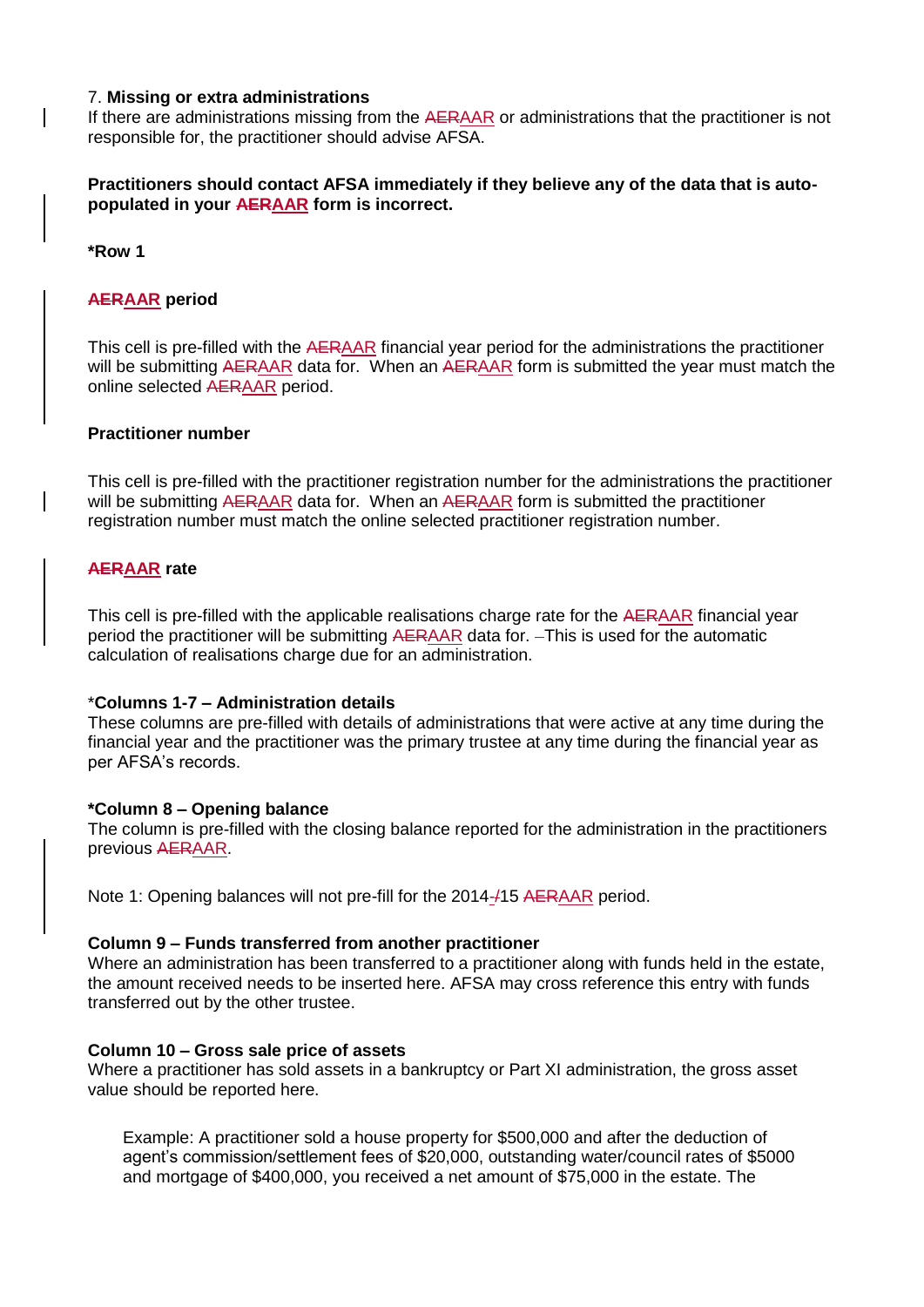figure that gets reported in this column is \$500,000.

*Note: Receipts should be shown excluding the GST component, if any. Eg sale of business plant and equipment \$11,000 including \$1000 GST: only \$10,000 should be shown in this column and the GST component of \$1000 should be shown under column 19 (Other Receipts not subject to Realisations Charge).*

#### **Column 11 – Recoveries from antecedent transactions**

Any receipts in relation to recoveries under sections 120, 121 and 122 of the Bankruptcy Act should be reported in this column.

#### **Column 12 – Contributions collected**

All income contributions received from bankrupts should be reported in this column.

#### **Column 13 – Sec 73 composition receipts**

Any composition monies received should be reported in this column.

#### **Column 14 – Trading receipts**

Where a practitioner has continued to trade a debtor's business, the value of any trading receipts (net of GST) should be shown in this column. (Do not include sale of business assets in this column – these should be shown at column 11.) Trading payments are shown at column 23.

#### **Column 15 – Other receipts**

Where there are other types of receipts (eg rents, dividends, royalties, income tax refunds, GST refunds, insurance premium refunds) which are subject to the realisations charge, they need to be reported here.

Notes – any receipts that received in an S188 or PIA needs to be reported in this column.

#### **\*Column 16 – Total receipts subject to realisations charge**

This column automatically calculates the total receipts for the administration which are subject to the Realisations Charge.

#### **Column 17 – Interest earned on estate funds**

If a practitioner has earned interest on estate funds it is reported in this column. This information is used to calculate the practitioners Interest Charge liability. Bank fees and charges paid should be disclosed at column 25.

Note: some trustees maintain a single bank account for all their estates, the interest earned on that single bank account is not required to be apportioned amongst the various estates.

An aggregate interest income may be reported via AERAAR Online if not attributable to an administration.

# **Column 18 – Other receipts not subject to the realisations charge**

If a practitioner has certain receipts which are not subject to the realisations charge (eg creditor advances/indemnities/GEERS/FEG receipts/GST collected on sale of business assets) these should be reported in this column.

#### **\*Column 19 – Total receipts**

 $\overline{\phantom{a}}$ 

This column automatically calculates the total receipts that you have had in a administration.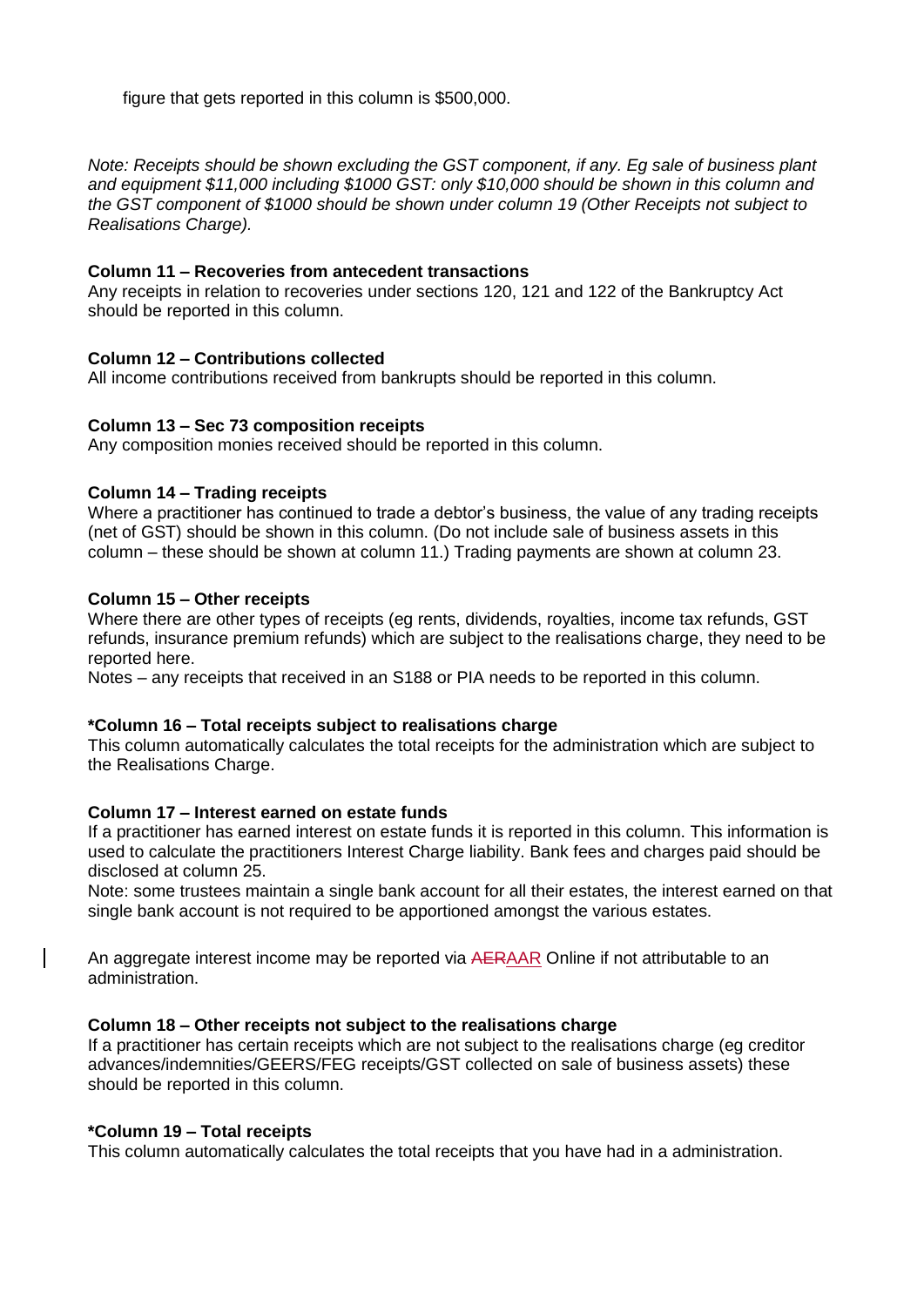# **Column 20 – Amount paid to secured creditors**

Where a practitioner has paid secured creditors from the sale proceeds of assets, the amounts paid should be reported in this column. Using the example shown in the notes to column 10, the amount of \$5000 paid for the outstanding water/council rates (these rates are usually secured against the property) and \$400,000 paid to the mortgagee would be reported in this column.

# **Column 21 – Trading payments**

Where a practitioner has continued to trade a debtor's business, the value of any trading payments (payments to suppliers, wages to employees etc), net of GST should be shown in this column.

# **Column 22 – Costs of administering the estate**

All costs of administering an administration should be reported in this column. This includes expenses like legal fees, selling agent's commission, settlement fees, brokerage on sale of shares etc. Using the example in the notes for column 10, the selling agent's commission and settlement fees of \$20,000 would be reported in this column.

Note: all expenses recorded should include the GST component (if any).

# **Column 23 – Trustee's remuneration**

Any remuneration drawn by the practitioner in the capacity as trustee/controlling trustee should be reported here.

Note: where an administration has been transferred to you by another trustee and you are required to make a payment to the previous trustee for his fees, that fee amount should not be shown in this column but included as 'Other Payments' at column 26.

# **Column 24 – Dividends paid to creditors**

All dividends that were paid to creditors should be reported here. This includes any employee creditor dividends, but does not include payments made to employees out of Fair Entitlement Guarantee (FEG\*) funds received from the Department of Employment or payment of petitioning creditor costs.

(\*Note: This arrangement was previously known as the General Employee Entitlements and Redundancy Scheme (GEERS) and was managed by DEWR)

# **Column 25 – Bank fees and charges**

Bank fees and charges are shown in this column. This information is used to calculate the practitioner's interest charge liability. Bank fees and charges include account keeping or account service fees, transaction fees, direct debit fees and cheque deposit fees – all applying whether the transaction is electronic, phone, internet or at the branch. They do not include dishonour fees (cheque or direct debit), overdrawn account fees, financial institutions duty, bank account debits tax or withholding tax, balance enquiries or additional statements.

# **Column 26 – Other payments**

All other payments made out of an administration need to be recorded here. This could include payments like petitioning creditor costs, GEERS/FEG payments to employees, income taxes, net GST on sale of assets etc.

# **Column 27 – Realisations charge payments**

The amount of realisations charge payments that you have already made during the AERAAR period needs to be recorded here. This does not include realisations charge payments you intend on making after submission of the AERAAR.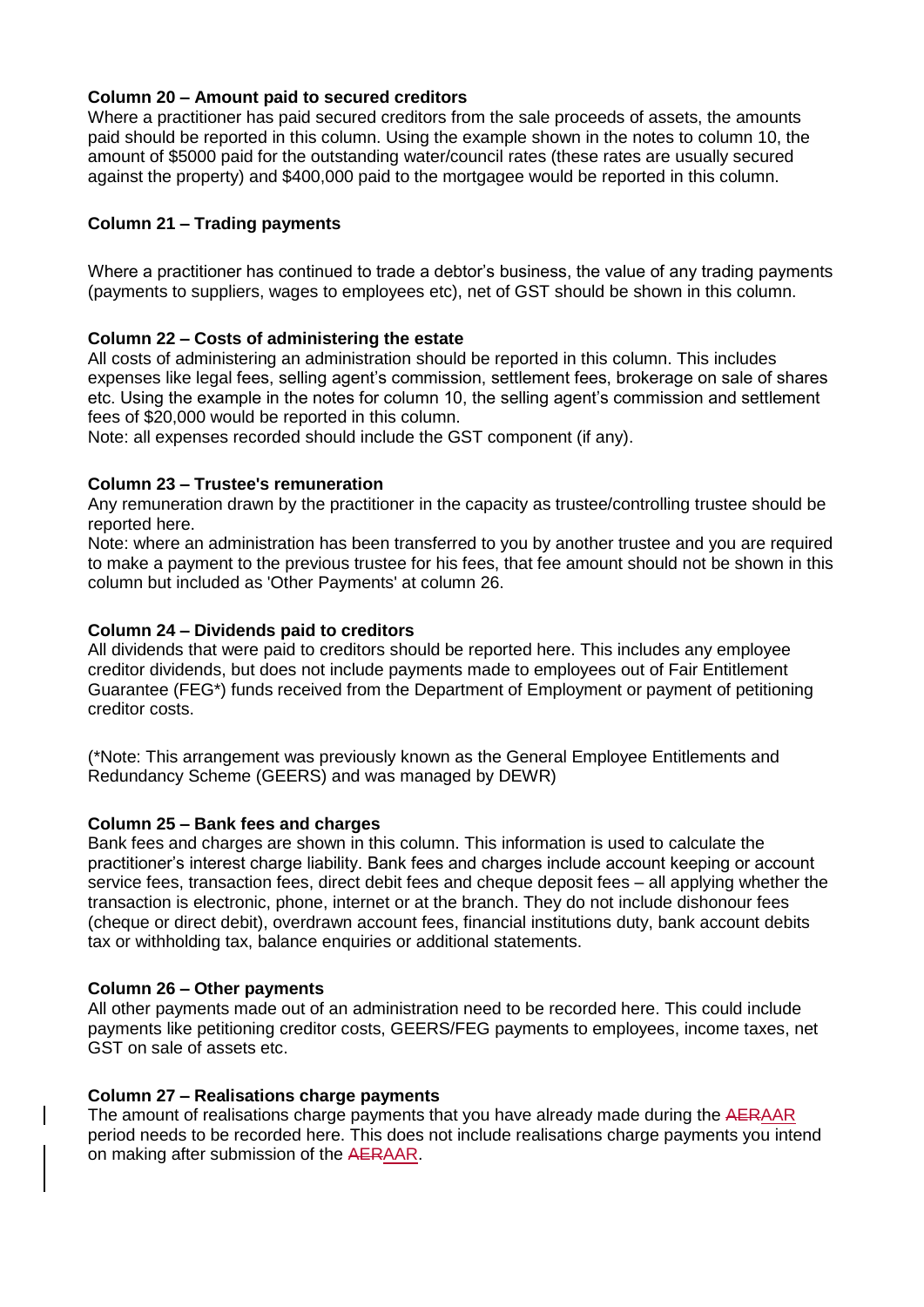#### **Column 28 – Interest charge payments**

The amount of interest charge payments, if attributable to an administration, that you have already made during the AERAAR period needs to be recorded here.

# **Column 29 – Refund of surplus to debtor**

Where there is a surplus in an estate and a refund has been made to the debtor/bankrupt during the financial year, the refund amount should be recorded here.

# **\*Column 30 – Total payments**

This column automatically totals all the payments made from the administration during the AERAAR period.

# **Column 31 – Funds transferred to another practitioner**

Where a practitioner has transferred an administration with funds to another trustee, the amount transferred needs to be reported here. AFSA may cross-reference this with the funds reported as received by the other trustee.

# **\*Column 32 – Closing balance**

This column automatically calculates the closing balance in the administration based on the receipts and payments disclosed by a practitioner in the previous columns. This balance should be the same as the balance of the administration's estate account.

# **\*Column 33 – Realisations charge deferred previous period**

This column is pre-filled from / validated against the realisations charge deferred to next period which was reported for the administration in the previous year AERAAR.

# **\*Column 34 – Realisations charge due for current period**

This column automatically calculates the total realisations charge that is due based on the realisations charge liable receipts and exempt payments that the practitioner has reported in the previous columns.

Note: As perUnder subsection 6(1A) of the *Bankruptcy (Estate Charges) Act 1997-S6.1A*, no charge is payable in respect of a particular administration if the amount of Realisations Charge calculated as due for a charge period is less than \$10. If a practitioner chooses to not pay the Realisations Charge because it is less than \$10 an amount of zero should be reported here.

# **Column 35 – Realisations charge deferred to next period**

Where a practitioner intends to defer payment of the realisations charge due for the administration this must be reported here. The Act allows for realisations charge to be deferred to the next AERAAR period if the realisations charge is less than \$50 and the administration is not finalised. A partial deferral of realisations charge is not allowed.

# **\*Column 36 – Realisations charge liability for the period**

This column automatically calculates the total realisations charge liability, including any previously deferred realisations charge. If payment of realisations charge is being deferred to the next AERAAR period or the amount of realisations charge is not being paid due to being less than \$10 then a liability amount of zero should be reported here.

# **\*Column 37 – Interest charge deferred previous period**

This column is pre-filled from / validated against the interest charge deferred to next period which was reported for the administration in the previous AERAAR.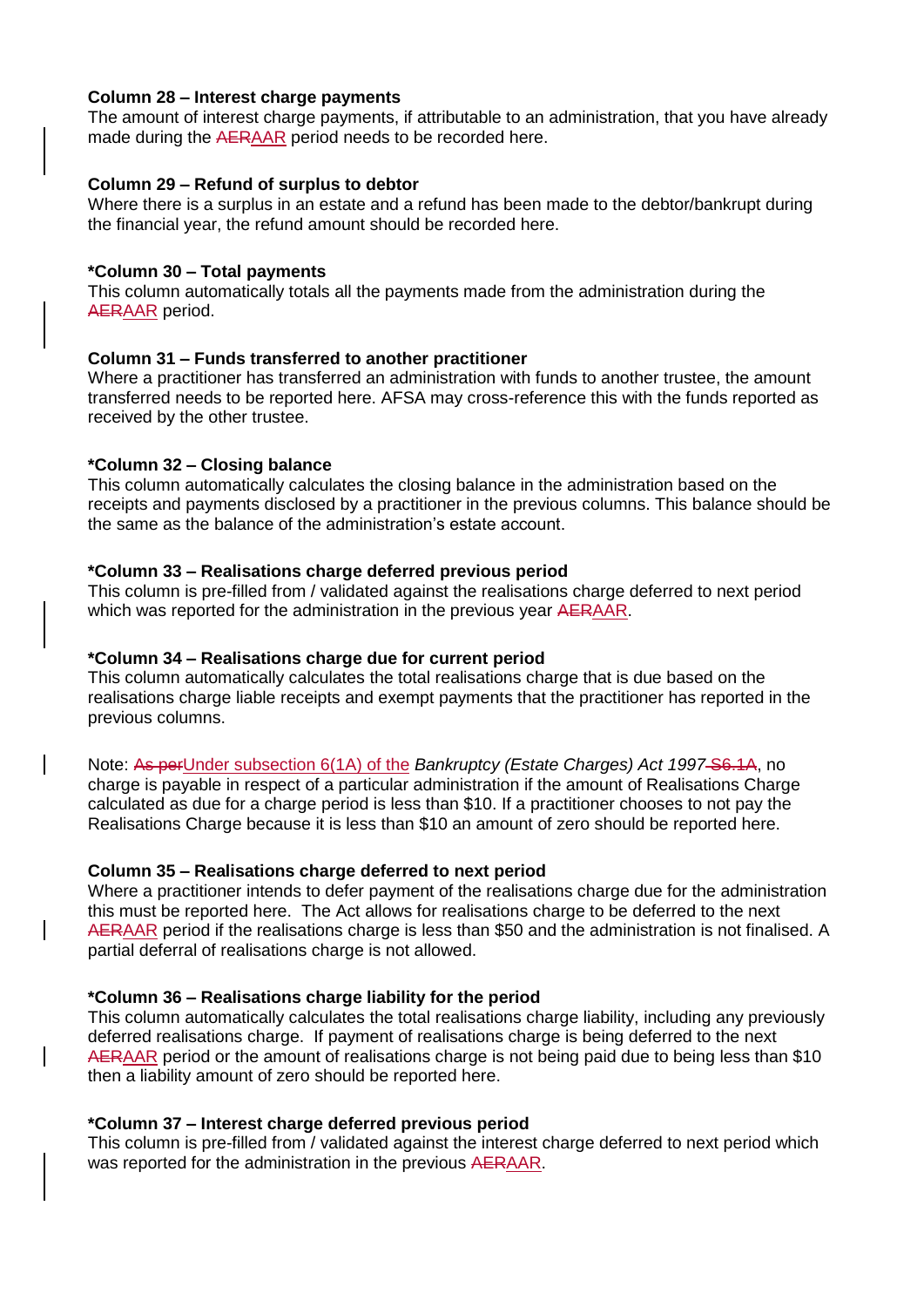# **\*Column 38 –Interest charge due for current period**

This column automatically calculates the interest charge that is due based on the interest earned and bank fees/charges you have entered at columns 17 and 25 respectively.

Note: As per sUnder subsection 5(1A) of the *Bankruptcy (Estate Charges) Act 1997*, no charge is payable in respect of a particular administration if the amount of interest charge calculated as due for a charge period is less than \$10. If a practitioner chooses to not pay the interest charge because it is less than \$10 an amount of zero should be reported here.

# **Column 39 – Interest charge deferred to next period**

Where a practitioner intends to defer payment of the interest charge due for the administration this must be reported here. The Act allows for interest charge to be deferred to the next AERAAR period if the interest charge is less than \$50 and the administration is not finalised. A partial deferral of interest charge is not allowed.

# **\*Column 40 – Interest charge liability for the period**

This column automatically calculates the total interest charge liability, including any previously deferred interest charge. If payment of interest charge is being deferred to the next AERAAR period then the liability will be zero.

# **Column 41 – Finalisation date**

Where a practitioner has finalised an administration during the year, the date of finalisation needs to be recorded in this column.

Note 1: An error will be displayed if a finalisation date is supplied and:

- The administration has a closing balance
- It is s188 administration.
- The practitioner has transferred an estate to another trustee
- It does not fall within the AERAAR period being lodged
- The practitioner has reported a deferral to next period of realisations or interest charge

# **Column 42 – Comments**

Optional comments can be reported here. This may be helpful when resubmitting new AERAAR data for an administration or when amending an AERAAR for a previous period.

# **Annexure C – AERAAR form for administrators**

For Annual estate administration return spreadsheets for administrators see AERAAR Online.

# **Annexure D – AERAAR instructions for administrators**

# **Important note:**

1. For every administration reported on the AERAAR each column, except Finalisation Date, Total value of creditor claims and Comments, must contain a value (for example: \$0.00 or the actual value).

2. When the AERAAR form has been obtained from AERAAR Online, columns marked with "\*" are auto-populated or calculated.

# **3. Missing or extra administration**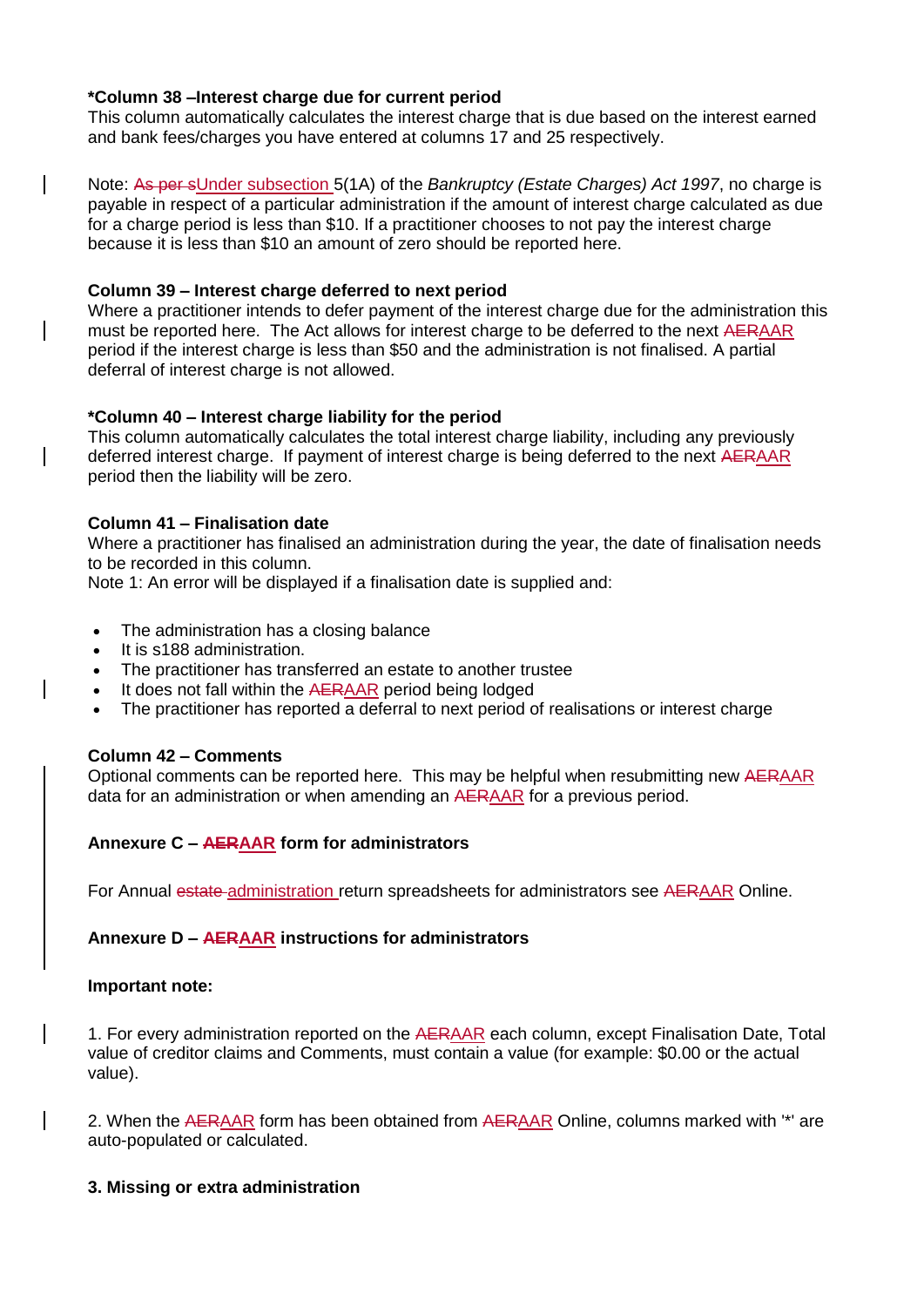If there are administrations missing from the AERAAR or administrations that the practitioner is not responsible for, the practitioner should advise AFSA.

**The practitioner should contact AFSA immediately if they believe any of the data that is auto-populated in the AERAAR form is incorrect.**

**\*Row 1 AERAAR Period** 

This cell is pre-filled with the AERAAR financial year period for the administrations the practitioner will be submitting AERAAR data for. When an AERAAR form is submitted the year must match the online selected AERAAR period.

# **Practitioner number**

This cell is pre-filled with the practitioner number for the administrations the practitioner will be submitting AERAAR data for. When an AERAAR form is submitted the practitioner number must match the online selected practitioner number.

# **AERAAR rate**

This cell is pre-filled with the applicable Realisations Charge rate for the AERAAR financial year period the practitioner will be submitting AERAAR data for. This is used for the automatic calculation of Realisations Charge due for an administration.

#### \***Columns 1-6 – Administration Details**

These columns are pre-filled with details of administrations that were active at any time during the financial year and the practitioner was the administrator at any time during the financial year as per AFSA's records.

# **\*Column 7 – Date proposal was lodged with Official Receiver**

This column is pre-filled with the date the debt agreement proposal was lodged with the Official Receiver. This date is relevant in determining which debt agreements attract the realisations charge and interest charge.

#### **\*Column 8 – Opening balance**

The column is pre-filled with the closing balance reported for the administration in the previous AERAAR.

Note 1: Opening balances will not pre-fill for the 2014-15 AERAAR period.

# **Column 9 – Funds transferred from another practitioner**

Where a debt agreement has been transferred from another administrator (eg from the Official Trustee or other administrator), the funds, if any, that were transferred along with that debt agreement need to be entered in this column.

#### **Column 10 – Debt agreement payments collected**

Receipts from debtors during the course of the year should be shown in this column. These receipts attract the Realisations Charge if the debt agreement arose out of a proposal that was lodged with the Official Receiver on or after 1 July 2007.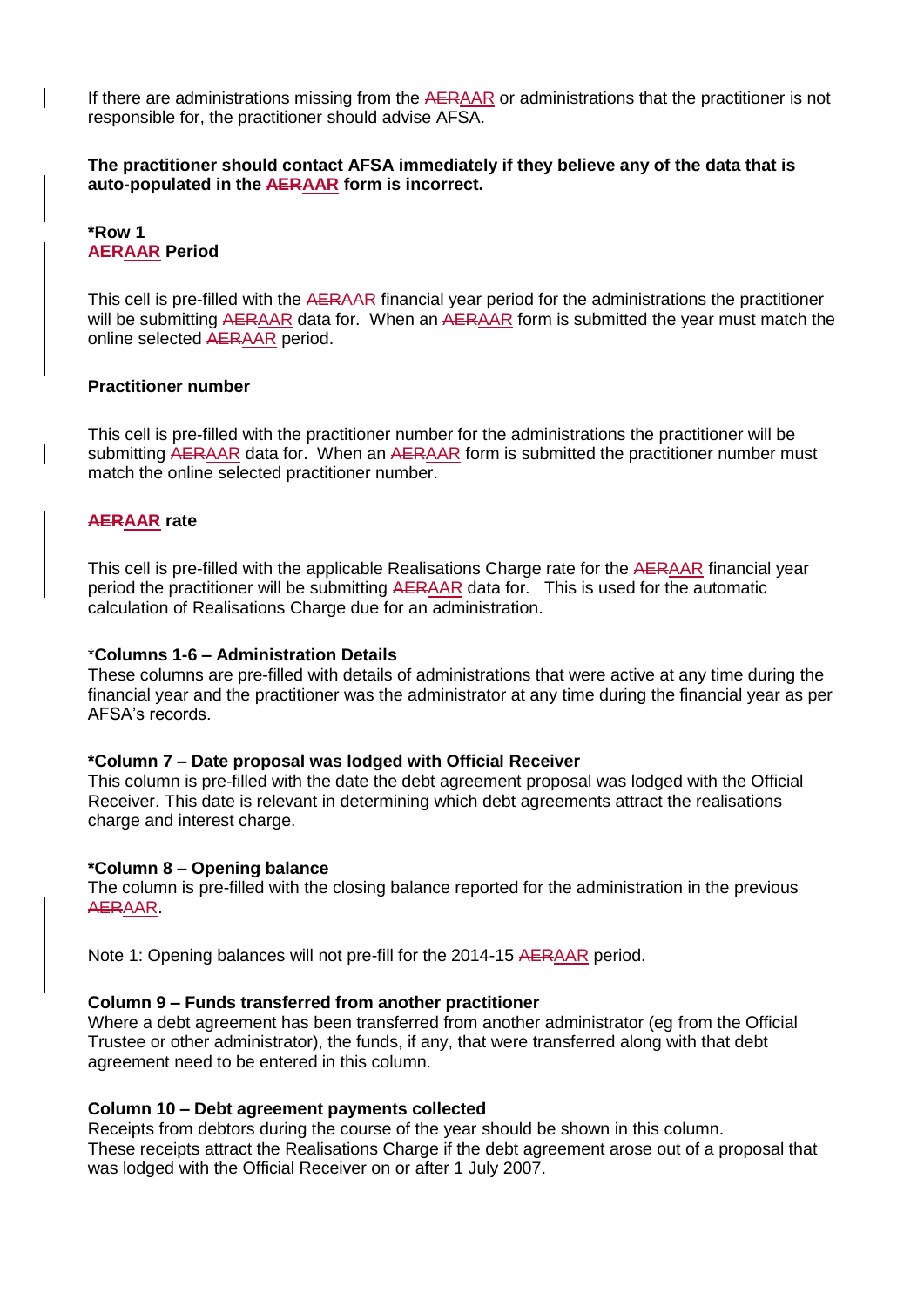# **Column 11 – Other receipts not subject to realisations charge**

Where an administrator receives any other type of funds in relation to the debt agreement, it should be shown in this column. These types of receipts will be rare but could include instances where a dividend cheque was returned unpresented by a creditor or a person returns a dividend cheque that may have been issued by the administrator in error. These types of receipts do not attract the realisations charge.

# **\*Column 12 – Total receipts**

This column automatically calculates the total receipts that the practitioner has had in an administration..

# **Column 13 – Expenses**

Where a practitioner makes any payments to cover expenses in relation to the debt agreement, these amounts are entered in this column. An example of such an expense will be where a cheque received from the debtor under the debt agreement payment plan is dishonoured and the bank charges a dishonour fee.

# **Column 14 – Administration fees**

Any fees drawn by the practitioner during the course of the financial year should be reported here.

# **Column 15 – Dividends paid to creditors**

The total dividends paid to creditors during the financial year should be shown in this column.

# **Column 16 –Other payments**

Where the practitioner has made any other payments in relation to the debt agreement the amount needs to be shown in this column. Such payments will be rare but may include for instance a dividend cheque that was returned in a previous financial year and reissued in the current financial year.

# **Column 17 – Realisations charge payments**

The amount of realisations charge payments that the practitioner has already made during the AERAAR period needs to be recorded here. This does not include realisations charge payments you intend on making after submission of the AERAAR.

# **Columns 18 – Refunds to debtor**

Any refunds paid to the debtor should be recorded in this column. Entries in this column would be extremely rare but could arise where creditors withdraw their claims or total receipts from the debtor are more than sufficient to pay out the terms of the agreement.

# **\*Column 19 – Total payments**

This column automatically totals all the payments made from the administration during the AERAAR period.

# **Column 20 – Funds transferred to another practitioner**

If the administration of a debt agreement has been transferred to another administrator (eg to the Official Trustee or another administrator) then any funds that were transferred as part of the administration need to be recorded here.

# **\*Column 21 – Closing balance**

This column automatically calculates the closing balance in the administration based on the